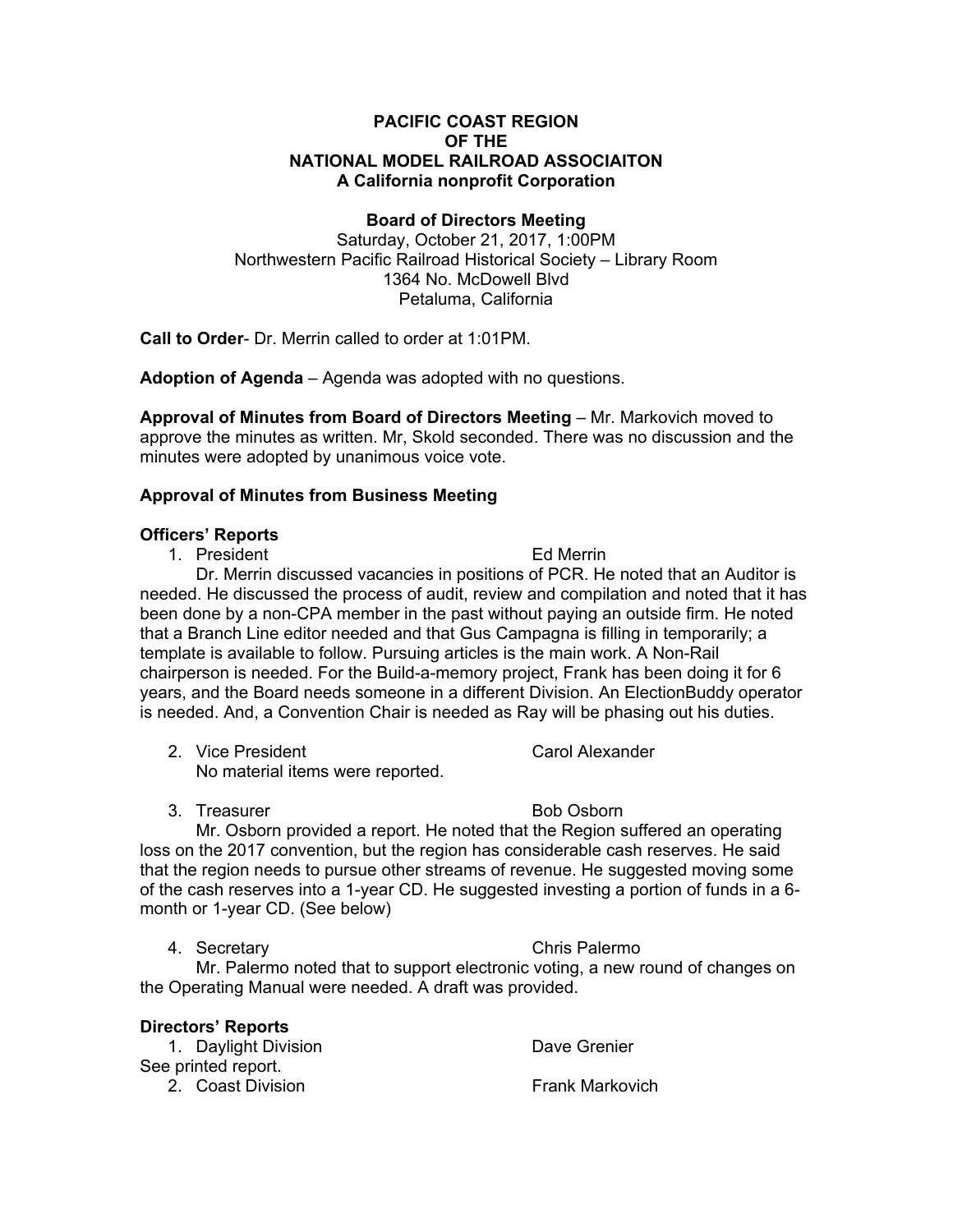See updated printed report. There were 90 persons at the last meet and the Division made \$1,000. It is doing 2 special clinics per year. The Auction is unfortunately dealing with several estates. Need new editor for Coast Dispatcher. Locations for meets are good through end of 2018 but prices continue to go up. Considering change in auction rules.

- 3. Sierra Division **Tom Van Horn** See written report.
- 4. Redwood Empire Division Steve Skold See written report.

# **Department Reports**

1. Administration Ed Merrin

2. Membership Doug Wagner

A member suggested adding Russ Shields (grandson of a NWP locomotive engineer who offered photos and memorabilia to the 2018 Convention) and Don of NWP as new members. The Board noted that the conversion rate for RailPass has been too low.

3. Publications **Gus Campagna** 

Need newsletter editors around the Region. Requested sending a mass email via Constant Contact to solicit editors. Discussed logistical problems associated with opting out of getting Branch Line.

4. Convention **Ray de Blieck** 

- 2017 (Daylight)—in Mr. de Blieck's view, the results were similar to the National convention in Orlando. Bakersfield came within 65 persons of break-even. Hotel food & beverage minimums and guarantees are the main issue.
- 2018 (Redwood Empire)—Written report provided by Giuseppe Aymar.
- 2019—No commitment for host hotel at this time; the requested food and beverage guarantee is too large in the one bid that was received.
- 2020—No discussion.
- 2021 National (Coast Santa Clara, CA)—No discussion.

Need to start looking outside hotels for convention sites. Social halls? Fairgrounds? Veterans Memorial Hall in Santa Rosa? Adding a train show to the public, and/or vendor shows may help recoup costs. And, people want hotels close by.

# 5. Contest Guiseppe Aymar

The issue of whether a paid lunch for contest judges is required in a convention was discussed and several strongly different views were expressed. The Board concluded that existing Operating Manual and Convention Manual processes mandate continuing it.

6. Achievement Program Jack Burgess No report. 7. Non-Rail Activities (vacant) No report.

- 
-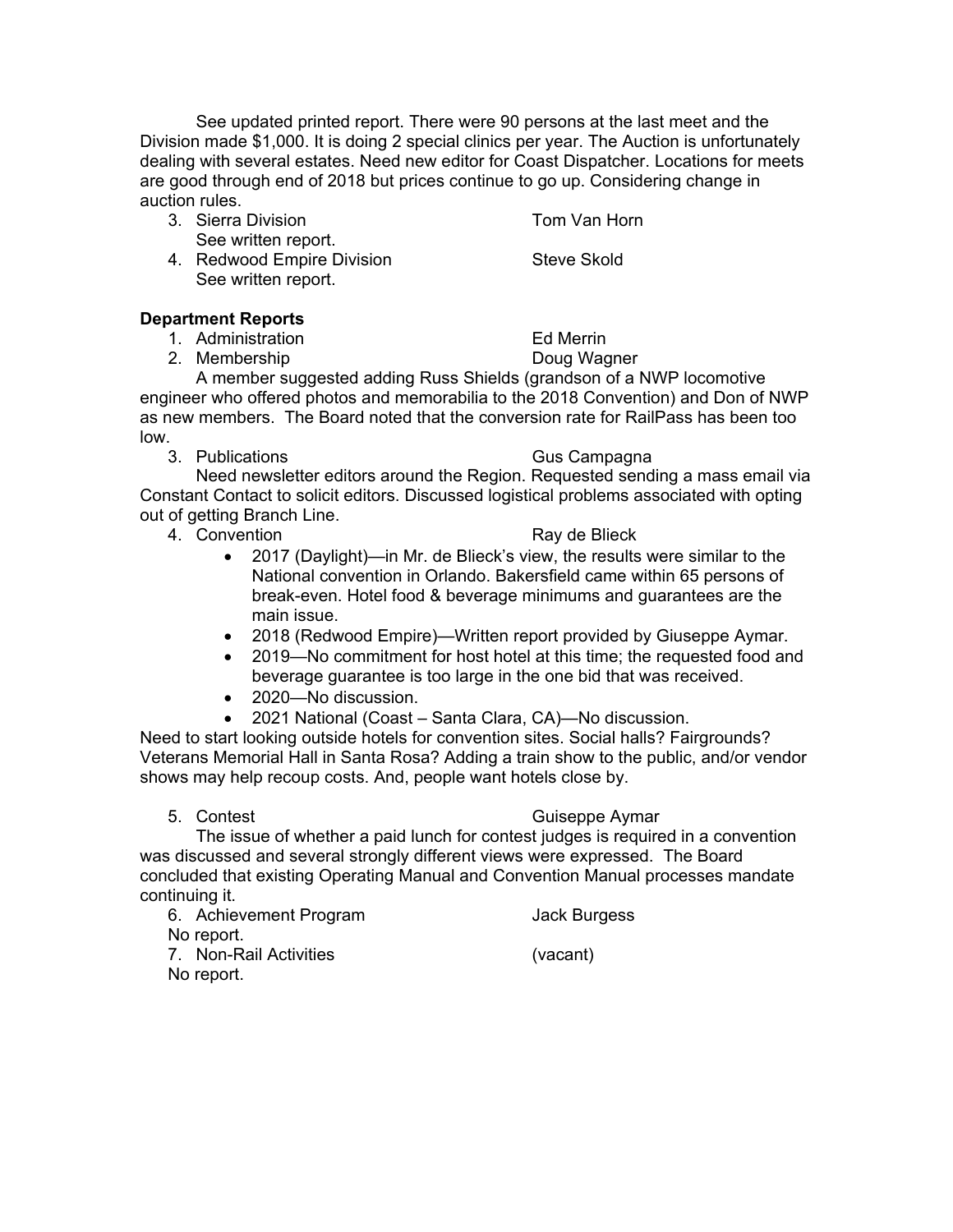# **Old Business**

1. Convention Manual Update - Carol Alexander, Ray de Blieck This has been condensed and moved to a PDF file.

2. New PCR logo - Carol Alexander

Carol reported that she has exhausted ideas for a new design and that design problems have arisen because of the need for reproducibility in shirts and other things. She is taking an online course on logo design and if that does not yield results, she plans to contact a graphic designer. She checked with Dave at Daylight Sales on embroidery issues and he recommended limiting the number of colors as the main constraint.

Dave Grenier suggested talking to George Pisching who formerly taught graphic design in college.

- 3. Electronic Balloting
	- a. Set up someone to run next election Ed—Ed is willing to do so. No longer eligible for reelection. Requested a volunteer within a week.
	- b. Manual of Operations amendments Chris Palermo Updated revisions to be circulated by e-mail to Board.

4. Build a Memory - Frank Markovich—This was a national program, and maybe a dozen layouts were built nationwide, but NMRA has dropped the national program. The project is to build a small, portable layout to use at shows as a membership recruitment tool. Transporting it and showing it at shows, shopping centers. A request was made for a new project lead on this.

5. Photo racks for contests – Ed, Giuseppe, Carol –Discussion of options. Mr. Markovich moved to buy three (3) Displays-to-Go Counter Art Display Grid with 3 base legs and 5 boxes of Gridwall Utility Hook for Grid Panel Display hooks. Mr. Skold seconded. Motion passed on voice vote.

6. Cosponsoring Sacramento Narrow Gauge Convention – Frank Markovich Mr. Markovich moved that PCR cosponsor the 2019 National Narrow Gauge Convention. Mr. Skold seconded. The motion passed on unanimous voice vote.

7. PCR booth at 2021 National Train Show – Frank Markovich – Deferred.

# **New Business**

- 1. Moving money to CD.—Mr. Osborn recommended retaining \$20K in bank account and moving \$40K in portions into 6-month, 1-year and 2-year CDs, to achieve 1% to 2% interest and then check every 6 months about cash needs to determine whether to change the arrangement. He noted that this should yield \$500 in interest per year. He recommended putting \$5K in a shorter term CD and \$35K in longer term CDs. Ms. Alexander moved the Board to accept the recommendation of the Treasurer to redistribute existing funds in savings and move them to investment accounts to earn higher revenue. Mr. Skold seconded the motion. The motion passed by unanimous voice vote.
- 2. Vacancies in committee positions and others Ed Merrin. Mr. Merrin requested using Constant Contact email to solicit volunteers to apply for positions. Short descriptions of duties needed.
- 3. Groups on Yahoo or other social media that are not "owned" by current NMRA members or that include former members as participants – Frank Markovich. Mr. Markovich noted that Bill Kaufman "owns" and runs the PCR group on Yahoo and he (Frank) owns the Coast group. Owners need to watch groups to note when deceased members drop out as there have been complaints about emails going to discontinued accounts.